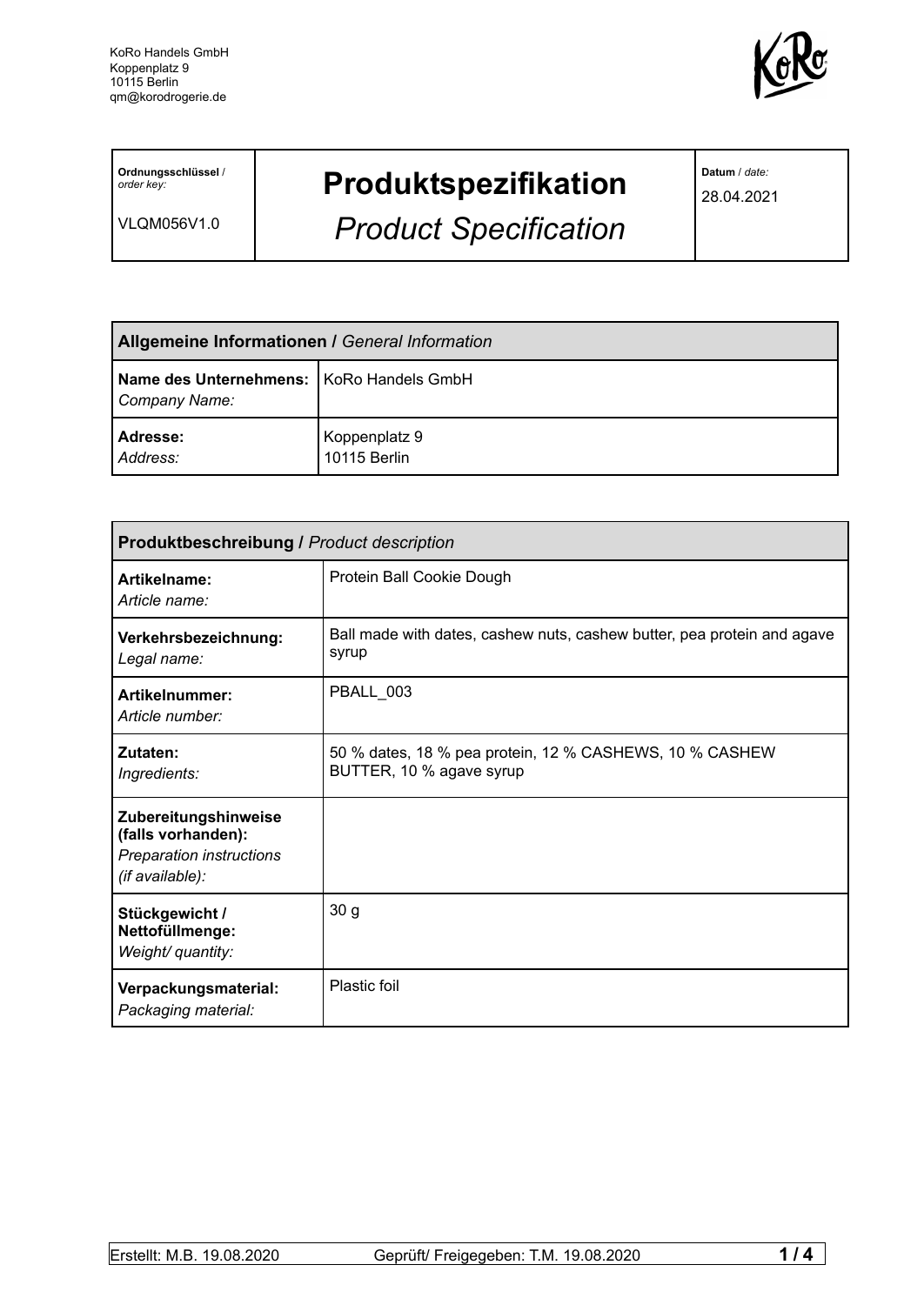

| <b>Produktbeschreibung / Product description</b>               |                                                                                                                                                                                                                                                                                                            |  |
|----------------------------------------------------------------|------------------------------------------------------------------------------------------------------------------------------------------------------------------------------------------------------------------------------------------------------------------------------------------------------------|--|
| <b>Besondere</b><br>Eigenschaften:<br>Special characteristics: | $\Box$ bio /organic (Öko-Kontrollstelle / organic control body: _______ )<br>$\Box$ fairtrade / fairtrade<br>x vegan / vegan<br>x vegetarisch / vegetarian<br>$\Box$ glutenfrei / glutenfree<br>x laktosefrei / lactose-free<br>$\Box$ koscher / kosher<br>$\Box$ halal / halal<br>$\Box$ andere / others: |  |

| Sensorische Beschreibung / Sensorical description |                                                   |  |
|---------------------------------------------------|---------------------------------------------------|--|
| Aussehen / Farbe:<br>Appearance / Colour:         | Dark brown, round shape with small pieces of nuts |  |
| Geschmack:<br>Flavour:                            | Characteristic                                    |  |
| Geruch:<br>Odour:                                 | Characteristic                                    |  |
| Konsistenz:<br>Texture:                           | Soft                                              |  |

| Nährwertangaben pro 100 g / Nutritional information per 100 g  |            |           |
|----------------------------------------------------------------|------------|-----------|
| Energie: I Energy value:                                       | 1502 / 356 | kJ / kcal |
| Fett: I Fat:                                                   | 12         | g         |
| Davon gesättigte Fettsäuren: I of which saturated fatty acids: | 2,1        | g         |
| Kohlenhydrate: I Carbohydrates:                                | 47         | g         |
| Davon Zucker: I Of which sugar:                                | 42         | g         |
| <b>Ballaststoffe: / Fibre:</b>                                 | 4          | g         |
| Eiweiß: / Protein:                                             | 20         | g         |
| Salz: / Salt:                                                  | 0,4        | g         |
| sonstige Angaben: / other values:                              |            | % NRV*    |
|                                                                |            |           |

*\*Nutritional Reference Value according to regulation (EU) Nr. 1169/2011/*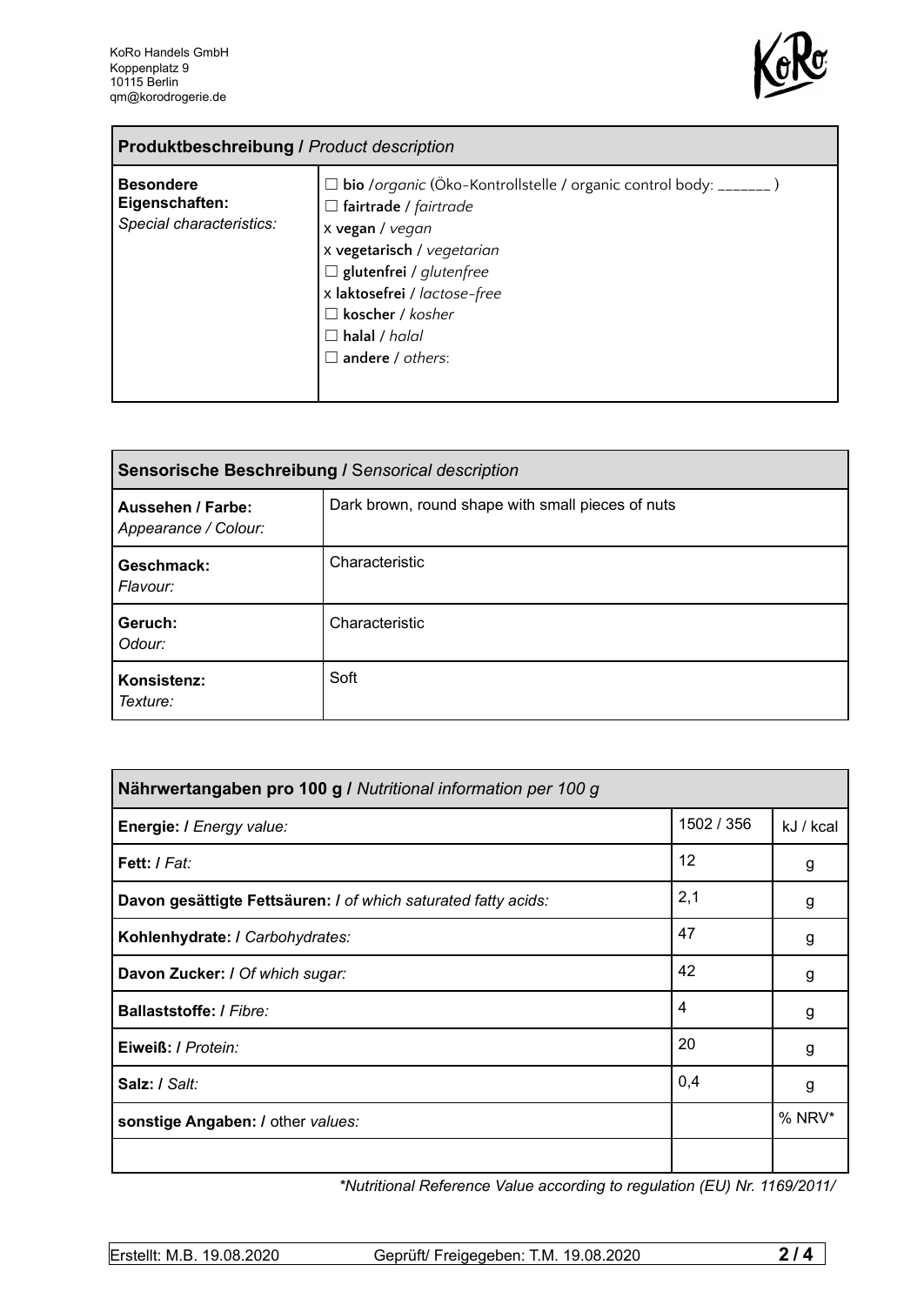

| Lagerung und Haltbarkeit / Storage and Shelf Life             |                                |  |
|---------------------------------------------------------------|--------------------------------|--|
| Optimale<br>Lagerungsbedingungen:<br>Storage recommendations: | Store in a cool and dry place. |  |
| <b>Mindesthaltbarkeit:</b><br>Expected shelf life:            | 12 months                      |  |

## **Allergenkennzeichnung gemäß LMIV 1169 / 2011 /** *Allergen Declaration according to EU Regulation 1169 / 2011*

**Legende:** *Key*

*a.* **Allergen ist in der Rezeptur enthalten /** *Allergen contained in recipe*

- *b.* **Risiko der Kreuzkontamination ist möglich /** *Possible risk of cross contamination*
- **c. Allergen ist in der Rezeptur nicht enthalten /** *Allergen not contained in recipe*

|                                                     | a                        | b            | C      |
|-----------------------------------------------------|--------------------------|--------------|--------|
| Glutenhaltiges Getreide / gluten-containing cereals | $\mathbf{I}$             |              | X      |
| Krustentiere / Crustaceans:                         |                          |              | X      |
| Ei / Egg                                            |                          |              | X      |
| Fisch / Fish                                        |                          |              | X      |
| Soja / Soy                                          |                          | X            | П      |
| Milch (Laktose) / Milk (lactose)                    |                          |              | X      |
| Erdnüsse / Peanuts                                  | П                        | $\mathsf{x}$ | $\Box$ |
| Andere Schalenfrüchte* / Other edible nuts*         | X                        | X            | $\Box$ |
| Sellerie / Celery                                   | П                        | $\perp$      | X      |
| <b>Senf / Mustard</b>                               | $\perp$                  | П            | X      |
| Sesam / Sesame                                      | $\mathbf{I}$             | X            | П      |
| Schwefeldioxid und Sulphite / Sulphur dioxide       | $\overline{\phantom{0}}$ | X            | Ш      |
| Lupinen / Lupin                                     |                          |              | X      |
| <b>Weichtiere / Molluscs</b>                        |                          |              | X      |

**\* Mandeln /** *Almonds***, Haselnüsse /** *Hazelnuts***, Walnüsse /** *Walnuts***, Cashewnüsse /** *Cashews***, Pecannüsse,** *Pecans,* **Paranüsse /** *Brazil nuts***, Pistazien /** *Pistachios***, Macadamianüsse /** *Macadamia nuts*